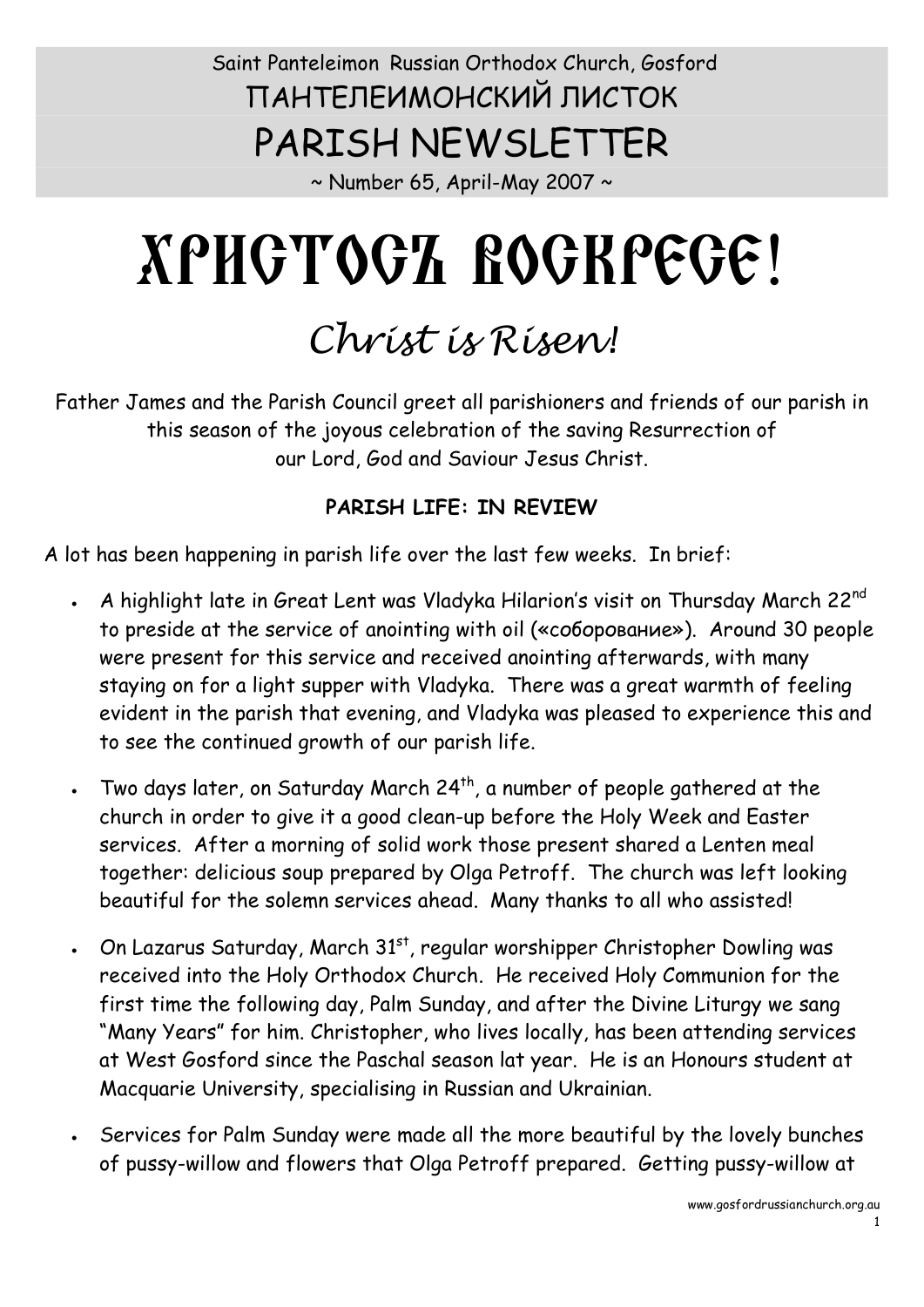all this year was a challenge, given the dry conditions and an early Easter, with some parishes obliged to resort to using (of all things!) palms. Plans are in place to gather blossoming pussy-willows later this year, in the spring, and to freeze them to ensure a good supply for next year.

- The Holy Week services were beautiful and well-attended, with many new faces evident on Holy Friday and Holy Saturday. The Ladies' Auxiliary did a wonderful job decorating the "tomb" of Christ, as usual. Many people assisted with the 15 readings appointed for Holy Saturday morning, and it was wonderful to see so many receive Holy Communion that day. Deacon Christopher Henderson and his matushka Julie were with us for the last time for a while; on Bright Tuesday they left on an extended trip abroad.
- · Father John (Macpherson) has been with us much less often than before. Apart from occasional travels interstate, Father John has been assisting Father Alexander Korjenevski by serving at the Carlton and Blacktown parishes.
- · The two Sunday services since Easter have been quiet, with many people away during what is often a season of family gatherings and functions, as well as one of rest after the rigours of Great Lent and Holy Week. The English-language service on Sunday April 29<sup>th</sup> was particularly quiet. The entirely female choir - directed by Matushka Marie - sang beautifully, especially when one considers that the choir sings together only 4-5 times a year. Although one can at times be discouraged at the English services given that fewer people are present, these services are an important part of the work of the parish and will continue.
- · Something that hasn't been happening lately is updates to our website. Although service schedules and newsletters are regularly posted, there have been fewer accounts of parish life posted this year as compared to last year. Something important in this regard is having a digital camera on hand to ensure that significant events are recorded photographically. Father James will shortly be making arrangements to have a digital camera kept at the church for this purpose.

#### **CHURCH LIFE: THE KURSK-ROOT ICON IN AUSTRALIA**

The miracle-working "Kursk-Root" Icon of the Mother of God is once again visiting our diocese, much in need of consolation after certain disturbances in church life in Sydney and Brisbane. An akathist before the icon was served at Croydon on April 25<sup>th</sup>, after which it accompanied Vladyka Hilarion to Brisbane for joyful services on Saturday April 28<sup>th</sup> and Sunday April 29<sup>th</sup> at which two new priests were ordained, Fathers John Weir and Gabriel Lapardin. Another akathist was served at Cabramatta on May 3<sup>rd</sup>. As the icon will be in Australia until September 2007, it is expected that the icon will also visit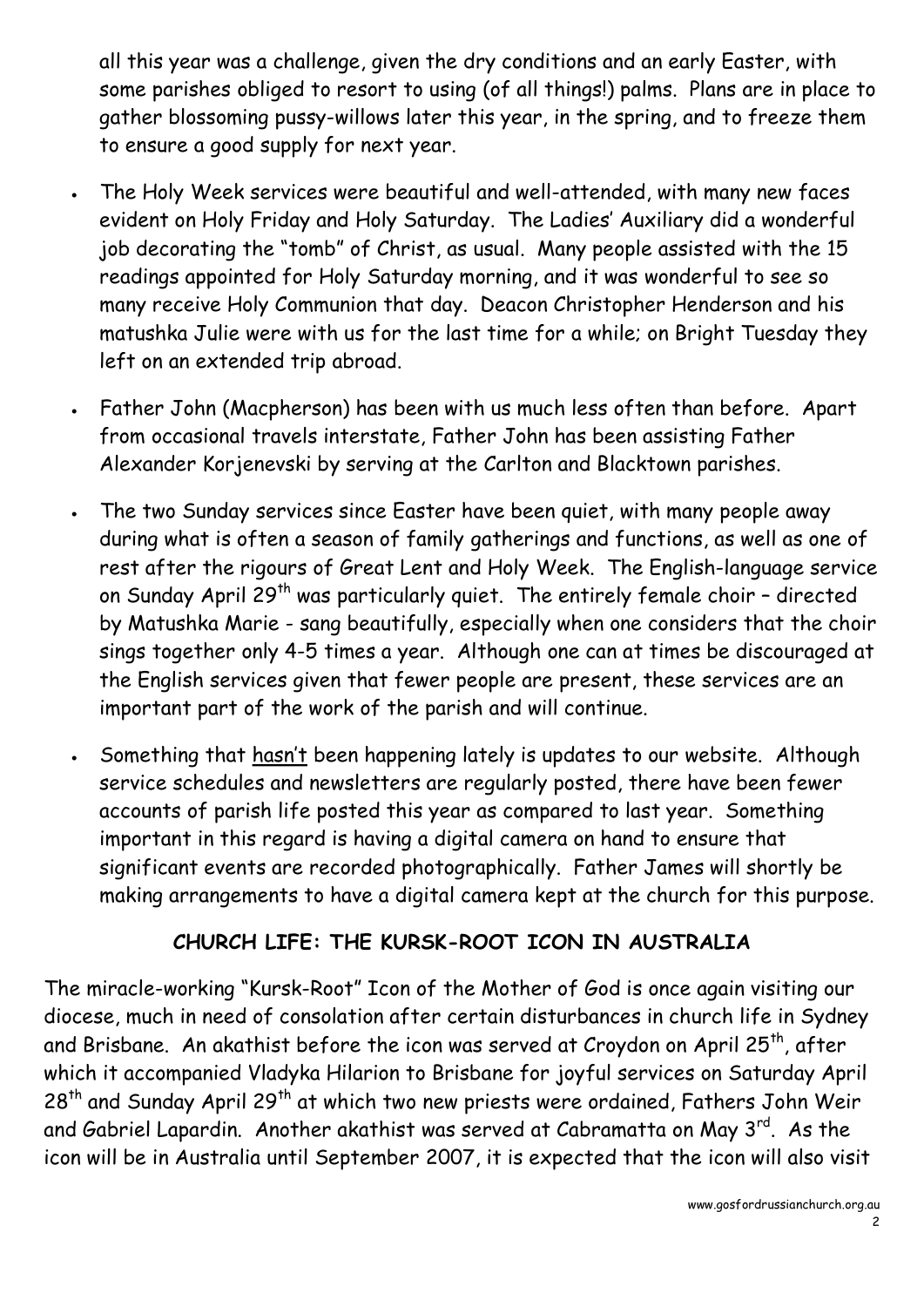our parish; Father James has discussed with Vladyka Hilarion the possibility of it being with us on the Sunday that he visits us for our feast-day in August, as well as at other times. The icon was last here in our parish in 2002, at which time an akathist was served before it at Rick and Nina Golovin's home in Avoca, with Father James visiting other homes with the icon on the following day. Many of us asked at that time for the prayers of the Mother of God for our small parish, prayers that have undoubtedly helped us in the years since, years that have seen our parish flourish. It will be with particular joy, then, that we will welcome the "Protectress" of our Russian Church Abroad amongst us once again. News of the icon's visit to the Central Coast will be made widely available as soon as details are known. A short article about the icon is included at the end of this newsletter.

#### **PARISH LIFE: PARISH COUNCIL NEWS**

The Parish Council last met on Tuesday March 6<sup>th</sup>. A meeting was due on Tuesday April 10<sup>th</sup>, the first Tuesday after Easter, but postponed because of various absences and illnesses. The Council will next meet on Tuesday May  $8^{th}$ .

The work of the Parish Council has continued in the absence of formal meetings. Father James and Sophia Kfoury met in late April to make certain changes to the recording of parish finances, changes that will improve the presentation and analysis of parish income and expenditure. These changes will be presented at the next Parish Council meeting.

Parishioners will have noted the placement in church of donation tins for Diocesan monastic establishments such as Holy Transfiguration Monastery in Bombala and the Convent of our Lady of Kazan in Kentlyn. These are a commendable initiative of Paul Pereboeff, the parish council member with responsibility for coordinating charitable work. When full, the containers will be emptied and the monies collected therein forwarded to the monasteries. Other charitable works remain under consideration, with the Parish Council keen to undertake some work that will be of benefit to the broader community on the Central Coast.

In the February newsletter it was reported that Father James had sought and obtained Parish Council agreement to purchase a smaller chalice (the cup from which the faithful partake of Holy Communion), an English-language Gospel book, and a Paschal candle holder («трехсвечникъ»). These items all arrived either from Russia or the US shortly after Easter. Problems with the engraving on the chalice necessitated replacement of the one initially sent; this should arrive shortly and will be immediately blessed for regular use, with the large chalice being reserved for special occasions on which many receive Holy Communion. The English-language Gospel is a larger one than we have previously used, and follows the New King James Version of the Gospels, a translation that is less old-fashioned and therefore easier to understand than the "old" King James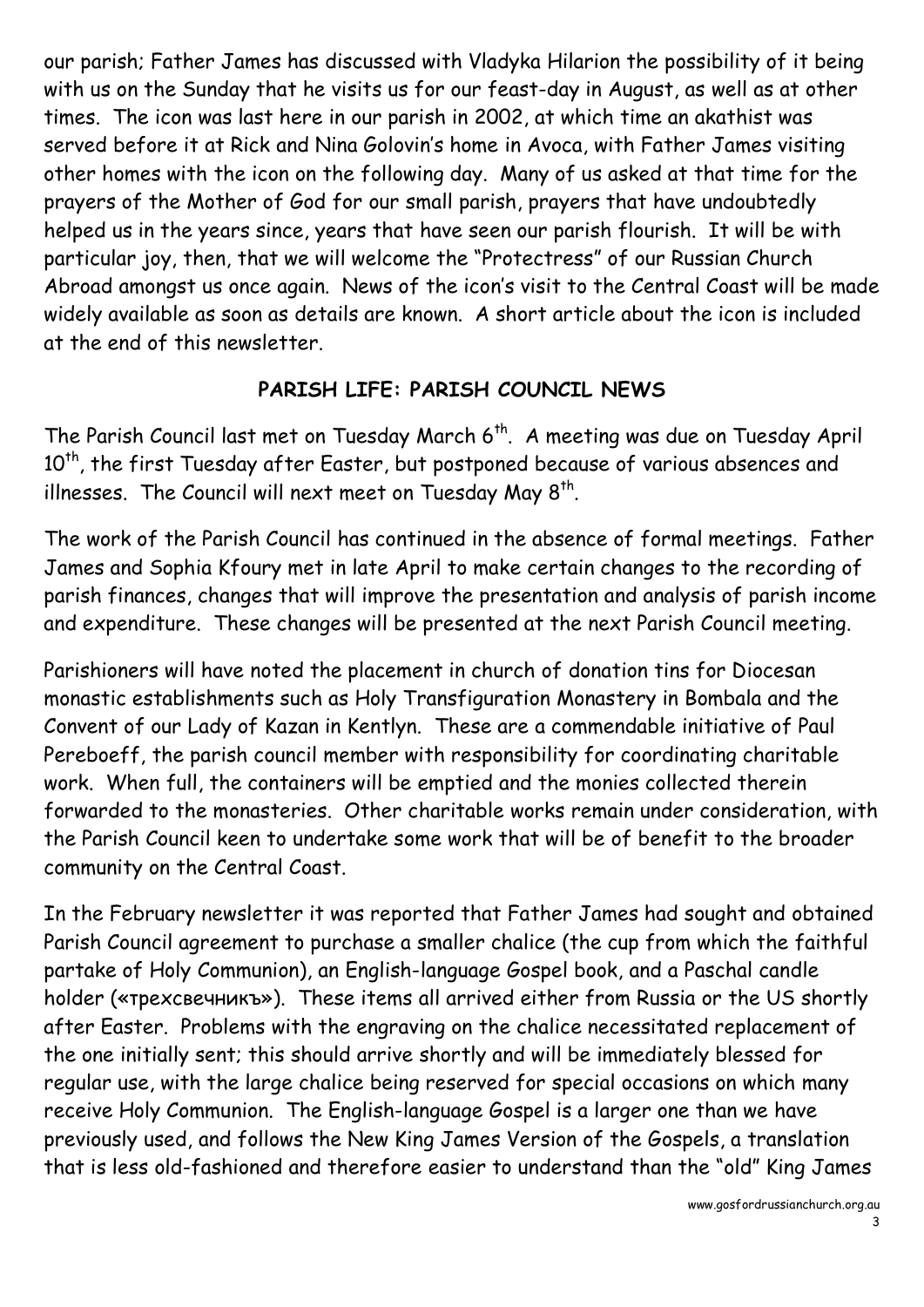Version. On the evening of Tuesday May 1<sup>st</sup>, after Matins for Mid-Pentecost (the service marking the halfway point between Easter and Pentecost), Father James read the short service of blessing of a Gospel-book. Those present then venerated the Gospel before it was placed on the altar for the first time. The new Gospel book will be used in the Divine Services from the weekend of May 4<sup>th</sup>-5<sup>th</sup> onwards. The Paschal candle-holder will be used only once this year: on the day of the "leave-taking" of Pascha, the day before the feast of the Lord's Ascension. On the day of the "leavetaking" of Pascha the Easter service is repeated, giving the faithful a final opportunity to experience the joyful Paschal service.

In the March newsletter it was reported that the amount owed on the mortgage was at that stage only \$54,250.00 of the \$127,000.00 originally borrowed in late 2003. The amount owing continues to fall, and it is expected that the Parish Council will soon begin to consider the direction to be taken when the loan has been fully repaid. Although we expect to be at West Gosford for some years yet, the Parish Council must nevertheless consider what steps would be most helpful for the future development of parish life.

Matters for the Parish Council to consider at the next meeting include a privacy policy that safeguards information held by the parish (names, contact details, and so on); improvements in parish record-keeping (organising a filing system for correspondence and financial records); better use of the parish laptop computer and the establishment of a "virtual office"; and undertaking the task of an inventory of parish property, including photographs of each item.

#### **DIOCESAN LIFE: ARCHBISHOP HILARION'S 2007 PASCHAL EPISTLE**

Archbishop Hilarion's Paschal Epistle was read in church by Father James on Thomas Sunday, the Sunday after Pascha. It is printed here for the benefit of those who did not hear it, and for the careful consideration of all.

Beloved in the Lord, Clergy and Faithful of the Australian & New Zealand Diocese!

#### **Christ is Risen!**

With great joy and spiritual gladness Orthodox Christians in all corners of the world radiantly glorify today the Vanquisher of death, our Lord Jesus Christ Who rose from the dead. For those who believe in Christ, death no longer evokes fear, for death is no more, it has been destroyed by His death on the Cross at Golgotha and by His glorious Resurrection.

For a Christian, who has purified himself from the burden of sin through repentance and fervent prayer, and has been enlightened and sanctified by the grace of the Holy Spirit, the end of this earthly life, which is so replete with difficulties and maladies, is a much-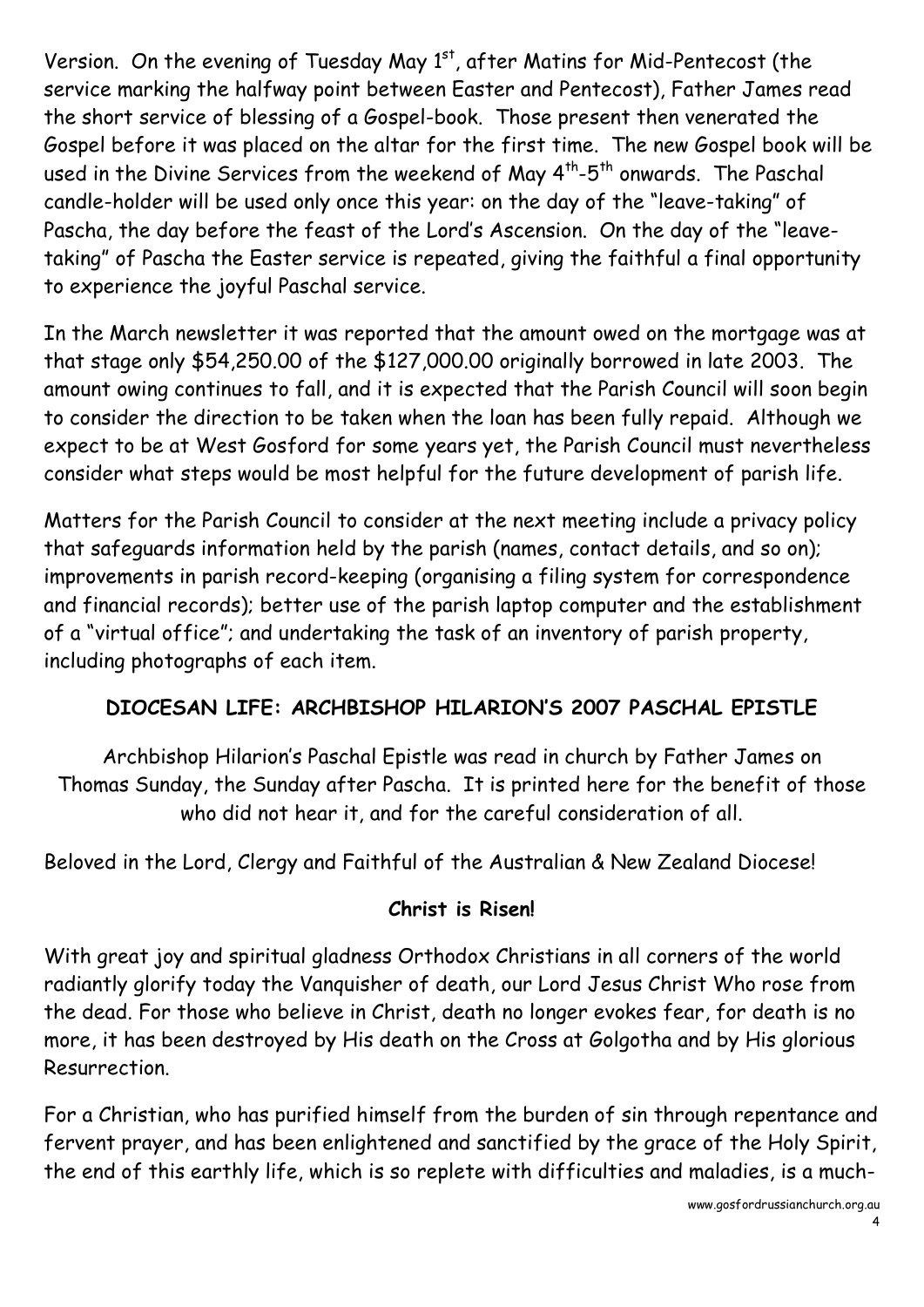longed for passage to the true and blessed life of the Kingdom of Heaven. The great Apostle Paul desired with all his soul to leave this world of sin and vanity as speedily as possible and to be with Christ alone. "Now if we died with Christ", he wrote to the Christians of Rome, "we believe that we shall also live with Him, knowing that Christ, having been raised from the dead, dies no more. Death no longer has dominion over Him" (Rom. 6:8-9).

Christ the Giver of Life repeatedly promised resurrection and eternal life to those who would believe in Him. "Most assuredly, I say to you, he who believes in Me has everlasting life" (John 6:47). "Whoever eats My flesh and drinks My blood has eternal life, and I will raise him up at the last day" (John 6:54).

"I am the resurrection and the life. He who believes in Me, though he may die, he shall live. And whoever lives and believes in Me shall never die" (John 11:25-26), declared our Saviour, comforting Martha, the sister of Mary and Lazarus, who had been lying in the tomb four days; by His Divine power He raised back to life Lazarus who was decomposing and putrefying in the grave. Why did the Saviour perform such a wondrous miracle? The Evangelist John the Theologian explains, quoting our Lord, "that you [i.e. we] may believe" (John 11:15).

The holy fathers of the Church see in the person of Lazarus, who had been in the grave for four days, an image of the human race, which, being spiritually dead, decaying and emitting the foul smell of sin, is in need of the saving and vivifying power of Christ the Redeemer. Through faith and sincere repentance publicans, harlots, thieves, and the greatest of sinners have received forgiveness of sins and resurrection to eternal blessed life, even while still abiding here on earth. Therefore, let us not despair, beloved brothers and sisters, of our salvation, when we see within ourselves an abundance of sins and the absence of good deeds. Let us humble ourselves by recognising our unworthiness and, with faith and repentance, let us beseech the Lord to forgive us and raise up our fallen, sinful soul.

Do we not likewise see today the wonderful rebirth of Christian faith and the Orthodox Church in the much-suffering Russian land, following the cruel suffering for many years of the episcopate, clergy, monastics and the multitudinous choir of the faithful laity, and the abundant rivers of their martyric blood? The Church in Russia has arisen and is continuing to rise up from the ashes to great spiritual glory, through the prayers of her holy New Martyrs and Confessors. She has gained victory over her enemies by the Divine, resurrecting power of Christ, Who promised that the gates of hell would never prevail against His holy Church.

In this auspicious year, on 17 May, on the feast of the Lord's Ascension, by the will of the Holy Spirit and the Conciliar resolution of the Episcopate of the Russian Orthodox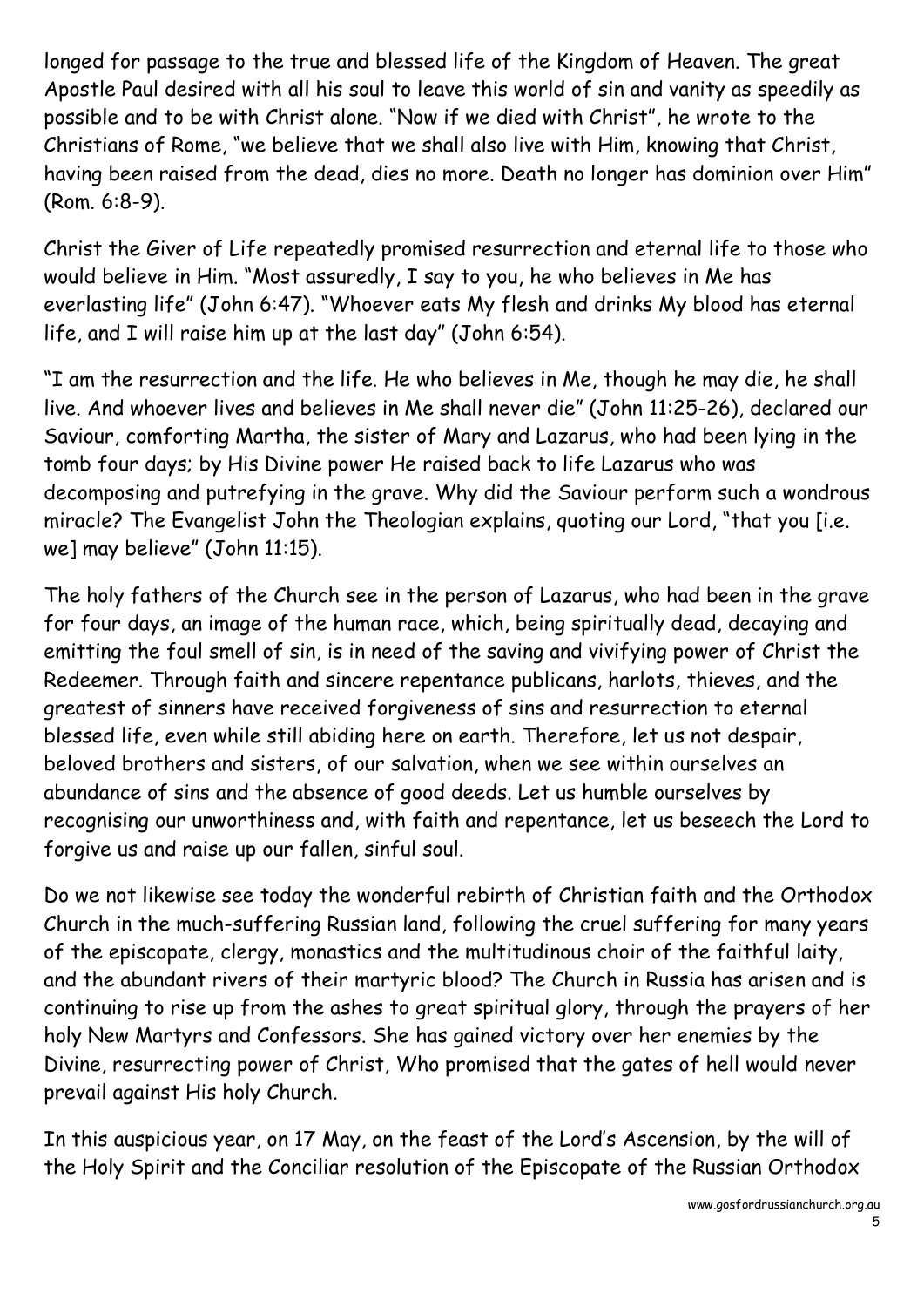Church Outside of Russia, following lengthy and careful bilateral negotiations by theological commissions, the reestablishment of Eucharistic communion between the separated parts of the Local Church of Russia - the Russian Orthodox Church Outside of Russia and the Russian Orthodox Church of the Moscow Patriarchate - will take place in the city of Moscow.

Beloved in the Lord, faithful children of the Australian and New Zealand flock, greeting all of you with the Holy Pascha of the Lord, I appeal to you to offer up fervent and ardent prayers for the God-pleasing fulfilment of the long-awaited process of the reestablishment in spiritual unity, of the divided and scattered much-suffering Orthodox Russian people in the homeland and the Orthodox Russian people dispersed throughout the world by the cruel consequences of world history. However, it is not only the Orthodox Russian faithful who will be participating in this joyous event; also celebrating will be the large throng of people of all nationalities and races, who have accepted the holy Orthodox faith through the witness and missionary labours of the Russian Church and have found their home in her saving bosom.

Was it not of this joyous day that St Anatole, the elder of Optina, was speaking, when his prophesying lips uttered the following amazing words: "There will be a storm. And the Russian ship will be shattered. But people can be saved even clinging to boards and debris. Not everyone will perish. And what happens after a storm? After a storm there is a calm. Then a great miracle of God will be made manifest. All the boards and debris will come together and be united, and again the great ship will appear in all her beauty!"

Christ is Risen! - Truly He is Risen!

+ Archbishop Hilarion of Sydney, Australia & New Zealand

#### **CHURCH LIFE: NEWS FROM THE SYNOD OF BISHOPS**

A meeting of the Synod of Bishops was held on April 18-21, with the following noteworthy items (amongst others) discussed:

- · Arrangements for the ceremonial signing in Moscow on Ascension Day, Thursday May  $17<sup>th</sup>$ , of the "Act of Canonical Communion" between the Russian Orthodox Church Outside of Russia and the Russian Orthodox Church of the Moscow Patriarchate;
- The 40<sup>th</sup> anniversary in September 2007 of Metropolitan Laurus' consecration as bishop;
- · The institution of a Synodal Order of the Icon Mother of God of the Sign. This medal will be the highest award in the Russian Orthodox Church Outside of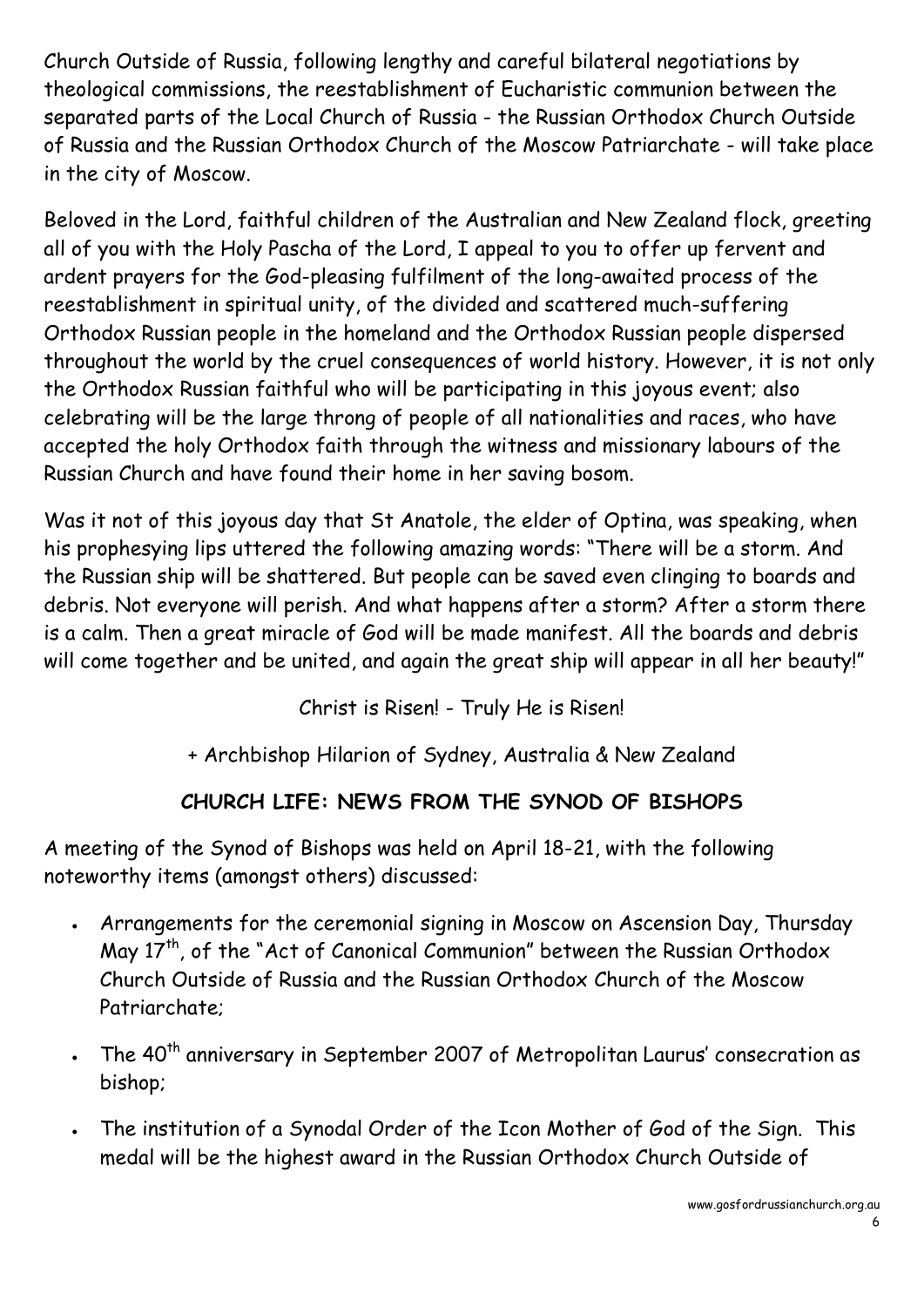Russia, and will be awarded in gold, silver or bronze. The institution of this award is consistent with the practice of the Russian Orthodox Church. The first recipient will be Metropolitan Laurus, on the occasion of his aforementioned  $40<sup>th</sup>$ anniversary of Episcopal service;

· The composition of a letter to the faithful of the Russian Orthodox Church outside Russia, the text of which is given in full below.

#### **CHURCH LIFE:**

#### **EPISTLE OF THE SYNOD OF BISHOPS TO THE GOD-LOVING FLOCK**

Dear in Christ fathers, brothers, sisters, loyal children of the Russian Church Abroad:

#### Christ is Risen!

"As the sun outshines the stars," writes bishop Gregory of Nyssa, "so does Holy Pascha surpass all other church celebrations." The church refers to "the Beautiful Pascha", "the Feast of feasts and the celebration of celebrations." Blessed Metropolitan Anthony profoundly explained that, if every feast is a mystery, then the Feast of feasts, Pascha, is the mystery of mysteries. The first Christians called Pascha "the Day of the Lord", for it embraces with its light the whole Universe, "the seen and the unseen worlds," the worlds of the living and the dead. Everyone tries to come to church on the day of Pascha in order to greet the mysterious holy joy. The best expression of Christians' Paschal joy lies in the celebratory words: "Christ is Risen!" – "Indeed He is Risen!"

The Pascha of the Lord is the cornerstone of the new, true life of the world. Pascha forever confirmed faith in the eternity of life. The Apostle Paul wrote that "If Christ did not rise, then our faith is in vain." Is it not for this reason that our hearts tremble and glow with the fire of life, seeing the "eternal joy" and feeling the authentic celebration of the church day "which the Lord hath made"?

How can one become worthy of the great holiness of Pascha? How can one live Pascha in all its fullness? How can one cleanse oneself of sins and passions in order that one may with a clean heart, together with the angels, glorify the Resurrection of Christ, bow to Him, as the only One who is Holy and Without Sin, the One who defeated death and gave "those in the tombs" eternal life? How should one spend these bright days, leading to the reestablishment of peace and unity of the Local Russian Orthodox Church, which will occur on the feast of the Ascension of the Lord? How can one prepare for these events?

"Come close to God," writes the apostle James, "and He will come close to you." Bishop Tikhon of Zadonsk teaches that "When one prays with all one's strength and all one's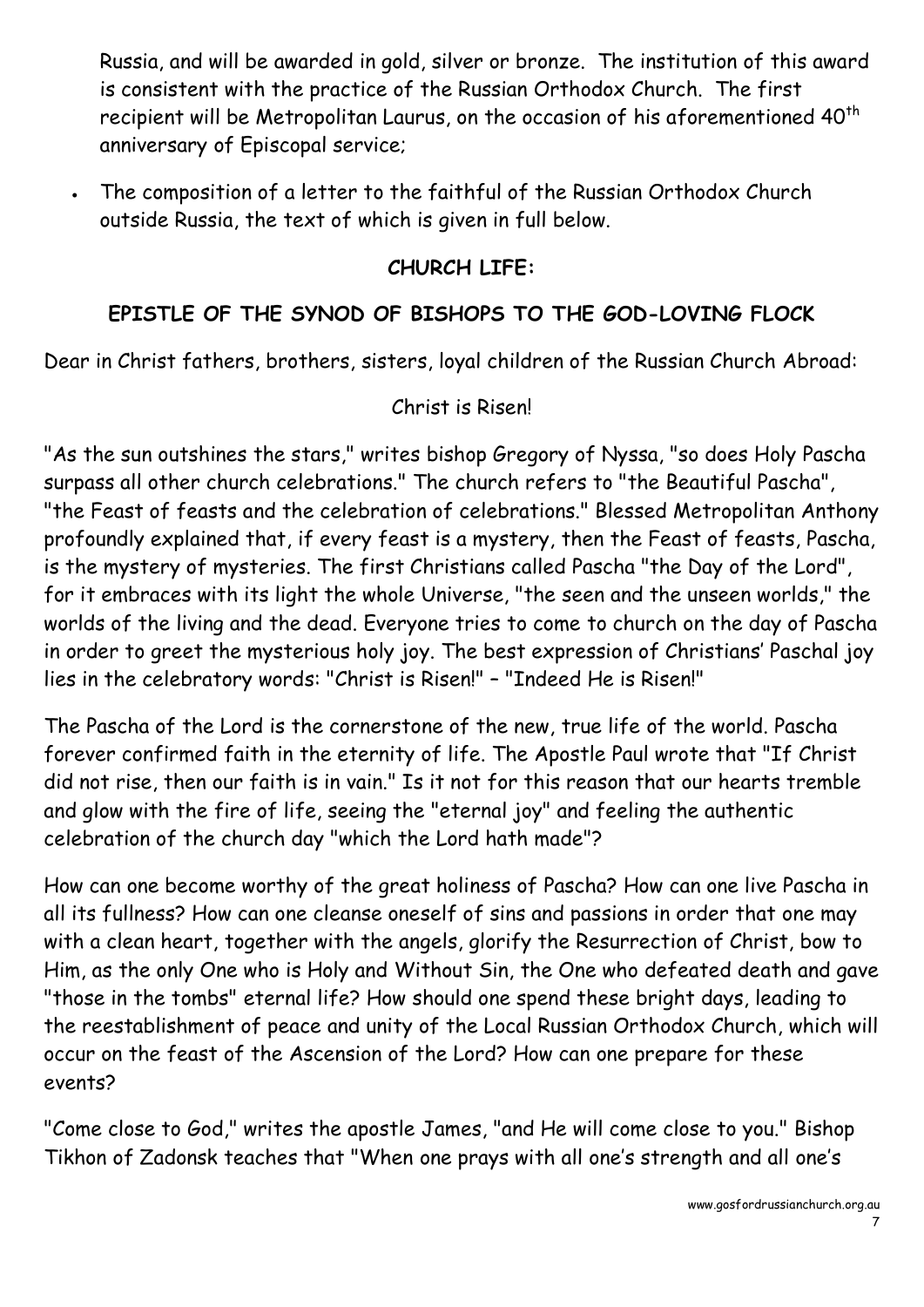heart, one's heart will be filled with God's love." It is necessary to have constant heartfelt prayer, to participate in the mysteries of the church, to have the correct manner of life, to fulfil the tenants of the faith, to actively do good. Let us turn our hearts to Christ and ask Him for forgiveness of all of our sins that prevent us from "partaking of the feast of faith and receiving the riches of holiness." Let us fight our weaknesses, work within the laws of Christ, "be active for the faith, which at one time was committed to the saints," in order to attain the Life-giving Christ in our hearts.

We call on the God-loving clergy and flock to pray in this bright state that the forthcoming visit to Russia by the delegation of the Russian Church Abroad goes well and serves for the benefit of the entire Russian Orthodox Church. It is necessary that the prayerful preparation for the coming celebrations in Moscow take place not only in private prayers, but among everyone together in church at Holy Liturgy. Therefore, the Synod of Bishops has adopted the following petition to be pronounced during the Litany of Great Supplication [that is, the litany after the reading of the Holy Gospel at Divine Liturgy – ed.] starting today and continuing until the 6th Sunday of Pascha: "Bless, O Saviour, the good intentions of thy servants, the Most Reverend Metropolitan Laurus, First Hierarch of the Russian Church Abroad, and his companions, and accept their prayers, grant them a spirit of wisdom and reason, place in their hearts a spirit of fear of Thee, a spirit of piety and zealousness for the glory of Thy Holy Name, in order that they may in a well-pleasing manner fulfil the task of building up the unity of the Holy Russian Church, as one Body of Christ. Grant them safe travel in the air and a safe return, hear and have mercy."

In this we again and again underline that our Church does not intend to step away from the path our fathers taught us, to change anything in its complete rejection of any false teachings, such as "ecumenism," which distort the purity of the Orthodox Confession of Faith. On the contrary, beloved in Christ, by the will of God we are now receiving the opportunity to meekly, but without any stepping away from the Truth of the Holy Fathers, provide feasible help to our Orthodox people and to warn them about all manner of "liberal" and "syncretic" interpretations of the words of Christ and the dogma of the One, Holy and Apostolic Church.

The prayer "Receive Ye the Body of Christ, taste ye of the fountain of immortality," which usually accompanies those communing from the chalice, during the Paschal period is sung before its appearance, as if calling all to come forward. For this reason, let us come frequently to the communion of the Holy Mysteries of Christ during these bright days. Then our Pascha on earth will be unto us a foreshadowing of the future Pascha, "opening the gates of Heaven for us." Such a celebration of Pascha will help us to resurrect together with the Man-loving God and to prepare in a proper manner for the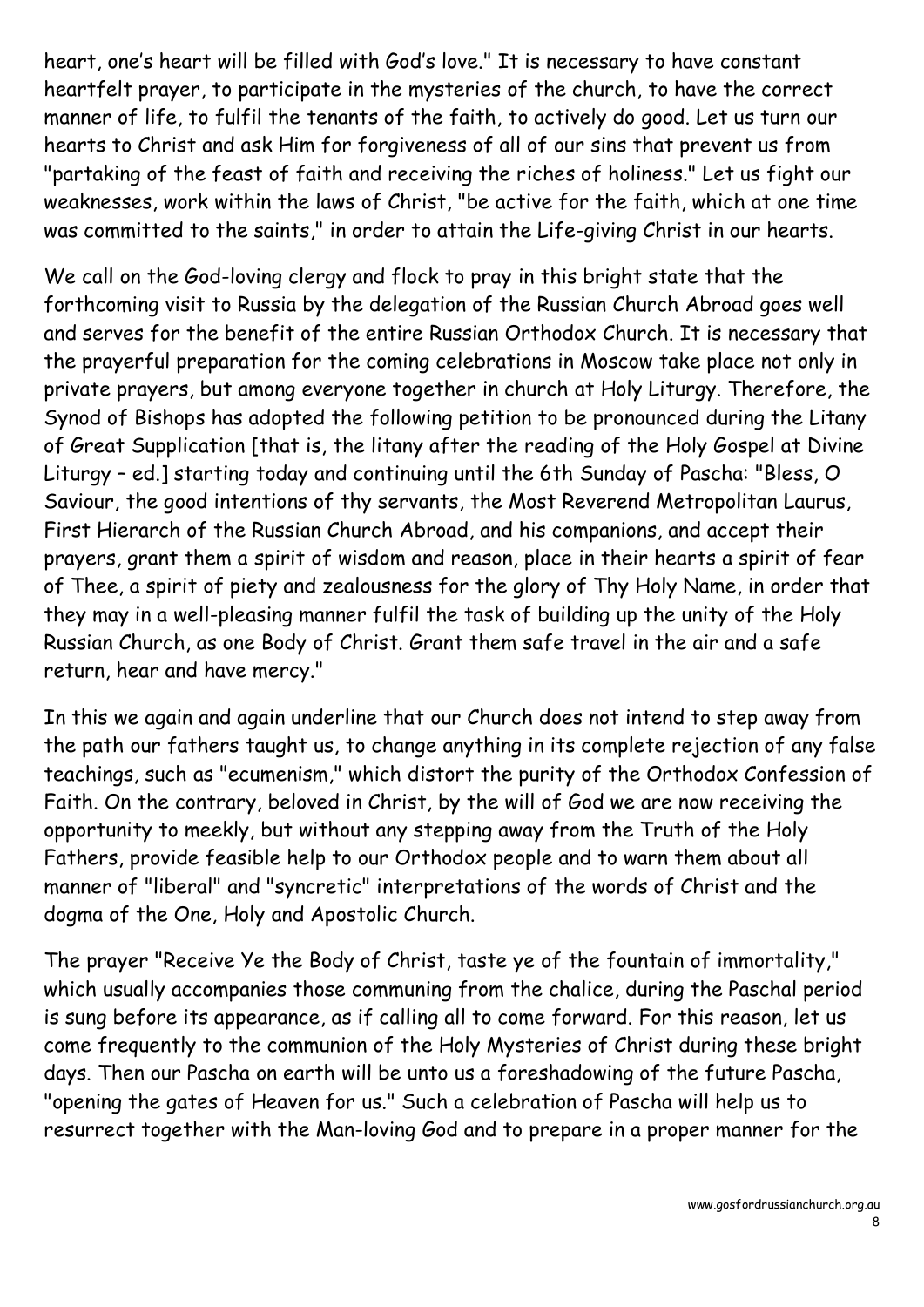coming reestablishment of full brotherly relations within the Local Russian Orthodox Church. Amen.

Truly Christ is Risen!

With Paschal joy in the Risen Christ, Metropolitan Laurus of Eastern America and New York, First Hierarch of the Russian Orthodox Church Outside of Russia

Archbishop Mark of Berlin and Germany

Archbishop Hilarion of Sydney, Australia and New Zealand

Archbishop Kyrill of San Francisco and Western America

Bishop Michael of Geneva and Western Europe

Bishop Gabriel of Manhattan

6/19 April 2007

**Note**: The petition given above and appointed for use at Divine Liturgy could also be included appropriately in morning prayers at home at the time when prayers are offered for family members, godparents, friends and benefactors, and so on. If used at home,<br>the text is as follows:

"Bless, O Saviour, the good intentions of thy servants, the Most Reverend Metropolitan Laurus, First Hierarch of the Russian Church Abroad, and his companions, and accept their prayers, grant them a spirit of wisdom and reason, place in their hearts a spirit of fear of Thee, a spirit of piety and zealousness for the glory of Thy Holy Name, in order that they may in a well-pleasing manner fulfill the task of building up the unity of the Holy Russian Church, as one Body of Christ. Grant them safe travel in the air and a safe return. Amen".

#### **DIOCESAN AND CHURCH LIFE**

Additional information about events in the life of the Australian and New Zealand Diocese and of the Russian Orthodox Church Outside of Russia as a whole is available from the relevant websites:

**DIOCESE**: www.rocor.org.au

**CHURCH**: www.russianorthodoxchurch.ws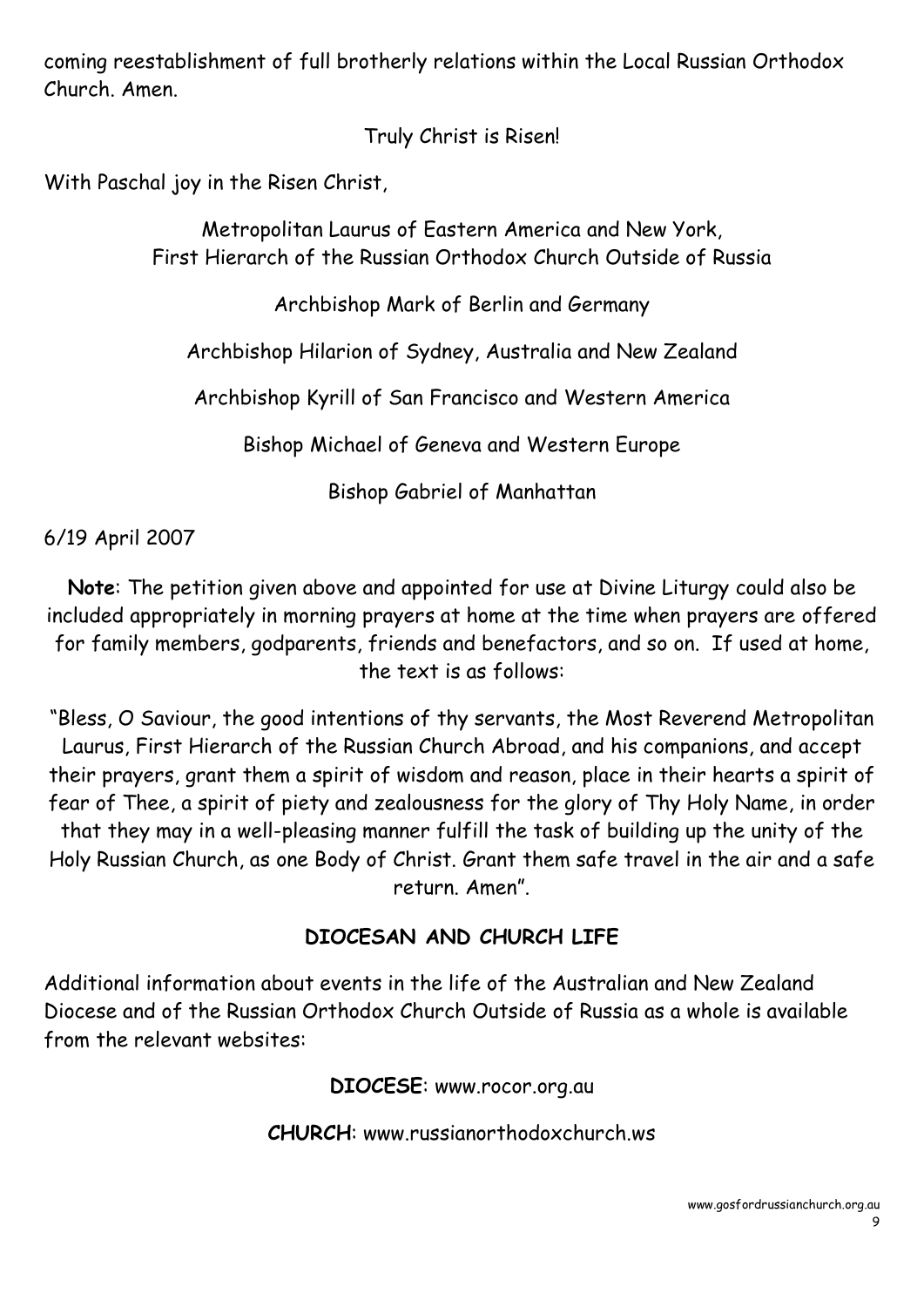#### **PARISH LIFE: SERVICES IN MAY, AND THE WINTER 2007 SCHEDULE OF SERVICES**

Important services at West Gosford during May are Matins for the feast of the "leavetaking" of Pascha (discussed in brief above) at 7.00pm on Tuesday May 15<sup>th</sup>, all-night vigil and Divine Liturgy for the Great Feast of the Ascension of the Lord at 6.00pm on Wednesday May 16<sup>th</sup> and 9.00am on Thursday May 17<sup>th</sup>. A winter 2007 Schedule of Services covering the months June, July and August will be available in church and on the parish website by mid-May. Services during August will be on irregular dates this year to accommodate the parish patronal feast of Saint Panteleimon, Archbishop Hilarion's visit, and the Great Feast of the Dormition of the Holy Virgin.

Evening services are as a general rule in our small parish attended by only very few people, often no more than 10 adults and children combined. These services are quiet and prayerful, and give an opportunity for those present to participate in and so increase their understanding of the reading and singing. All are encouraged to be present at one of these services every once in a while. The Orthodox Church has such beautiful, instructive and soul-profiting services, and it is a shame to miss them.

#### **OBSERVING THE ESTABLISHMENT OF EUCHARISTIC COMMUNION BETWEEN THE RUSSIAN ORTHODOX CHURCH OUTSIDE OF RUSSIA AND THE RUSSIAN ORTHODOX CHURCH OF THE MOSCOW PATRIARCHATE**

As has been reported above and elsewhere, Ascension Day 2007 (Thursday May  $17<sup>th</sup>$ ) marks the beginning of a new stage in the life of our Russian Orthodox Church Outside Of Russia, one in which we will be in communion with the Russian Orthodox Church of the Moscow Patriarchate. We will observe this beginning simply here in Gosford on Ascension Day, with short requests for God's blessing and prayers of thanksgiving being added to the Litany after the reading of the Holy Gospel, in addition to the prayer mentioned above.

#### **CHURCH LIFE: EVENTS IN OUR NEIGHBOURING PARISH OF SAINT NICHOLAS, WALLSEND (NEWCASTLE)**

On Tuesday May 22<sup>nd</sup>, the day of the commemoration of the translation of the relics of Saint Nicholas from Myra (in modern-day Turkey) to Bari (in Italy), our neighbouring parish of Saint Nicholas will celebrate its patronal feast. The festivities on and around that day will be fairly simple as it is a weekday and Vladyka Hilarion will at that time be in Russia and so unable to join us. Friends of the parish are nevertheless welcome to attend the services: all-night vigil at 6.00pm on Monday May 21<sup>st</sup>; with blessing of water at 8.15am, Divine Liturgy (to be followed by a moleben to Saint Nicholas) at 9.00am the following day. There will also be services in Wallsend on Saturday May 26<sup>th</sup> and Sunday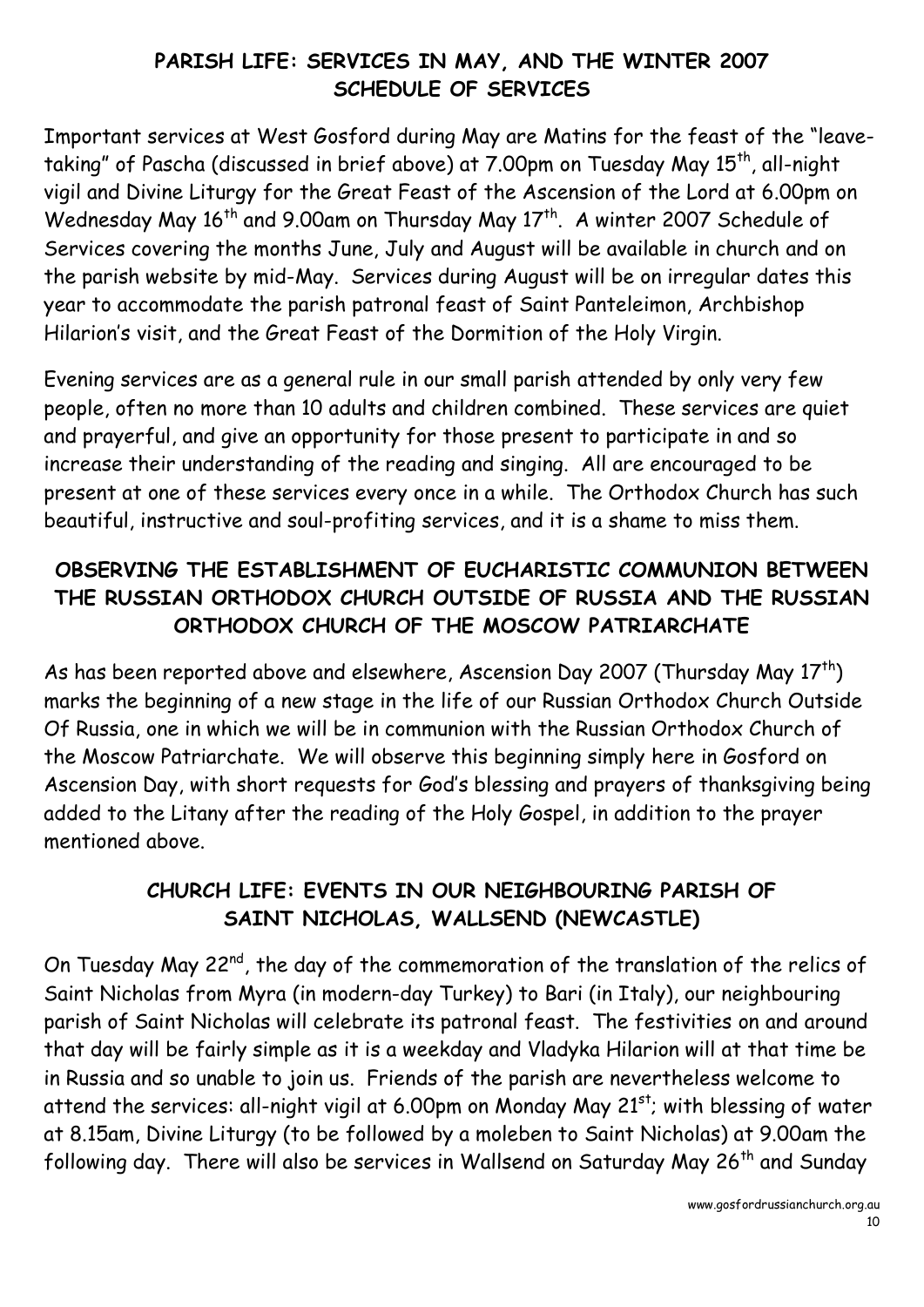May  $27<sup>th</sup>$  for the Great Feast of Pentecost, or "Troitsa". In the following month, it is expected that Vladyka will visit Wallsend, with an Episcopal service planned for Sunday  $24<sup>th</sup>$ . There will be a festive lunch that day, and it is hoped that some from the Central Coast will make the short trip (only 1 hour from West Gosford!) north to be present on this special occasion in the life of our closest neighbouring parish.

#### **COMMUNITY LIFE: A CONCERT OF RUSSIAN CHORAL WORKS**

"Chesnokov Chorale" is a new choir in Sydney specialising in Russian choral repertoire. It has been convened by talented young conductor Andrei Laptev, and will give a premiere Sydney concert on Sunday May  $20^{th}$ . This new ensemble will be presenting choral works rarely heard in Australia on the concert stage.

The Choir will be performing Russian Orthodox sacred song as well as folk song arrangements and part songs, all for unaccompanied chorus. Promotional material indicates that this will be "a unique opportunity to hear the sweeping and emotional expression of the Russian soul through the power and freshness that only human voices can achieve".

Chesnokov Chorale's premiere will be at:

Saint Paul's Anglican Church 207 Burwood Road At 3.00 pm on Sunday May  $20<sup>th</sup>$ , 2007 Admission: \$10.00 Bookings and further information: 0411-028343

#### **THE "KURSK-ROOT" ICON OF THE MOTHER OF GOD**

On 8 September, 1295, a small group of hunters came to hunt near the Russian city of Kursk. One of the hunters, a good Christian man, seeking animals in the woods, found a small icon lying face down on the root of a tree. He had barely lifted it to look at it when the spot upon which the icon lay burst out with a strong spring of pure water. The icon turned out to be of the type referred to as the "Sign" of the Mother of God. The hunter who found the icon knew that this was no ordinary occurrence. He called his companions and together they built a small wooden chapel, into which they placed this icon. The residents of Rylsk, hearing of the newly-appeared icon of the Mother of God, began to visit it for veneration, and many miracles began to occur.

In 1385 the Kursk region was attacked by Tartars, a savage people from Mongolia. They tried to burn down the chapel and the Icon, but the wooden structure would not burn. The priest who lived by the chapel explained to them that the reason for this miracle was the Icon itself. The angry Tartars chopped the Icon in half and tossed the pieces in different directions, then burned the chapel. They took the priest prisoner. Some time